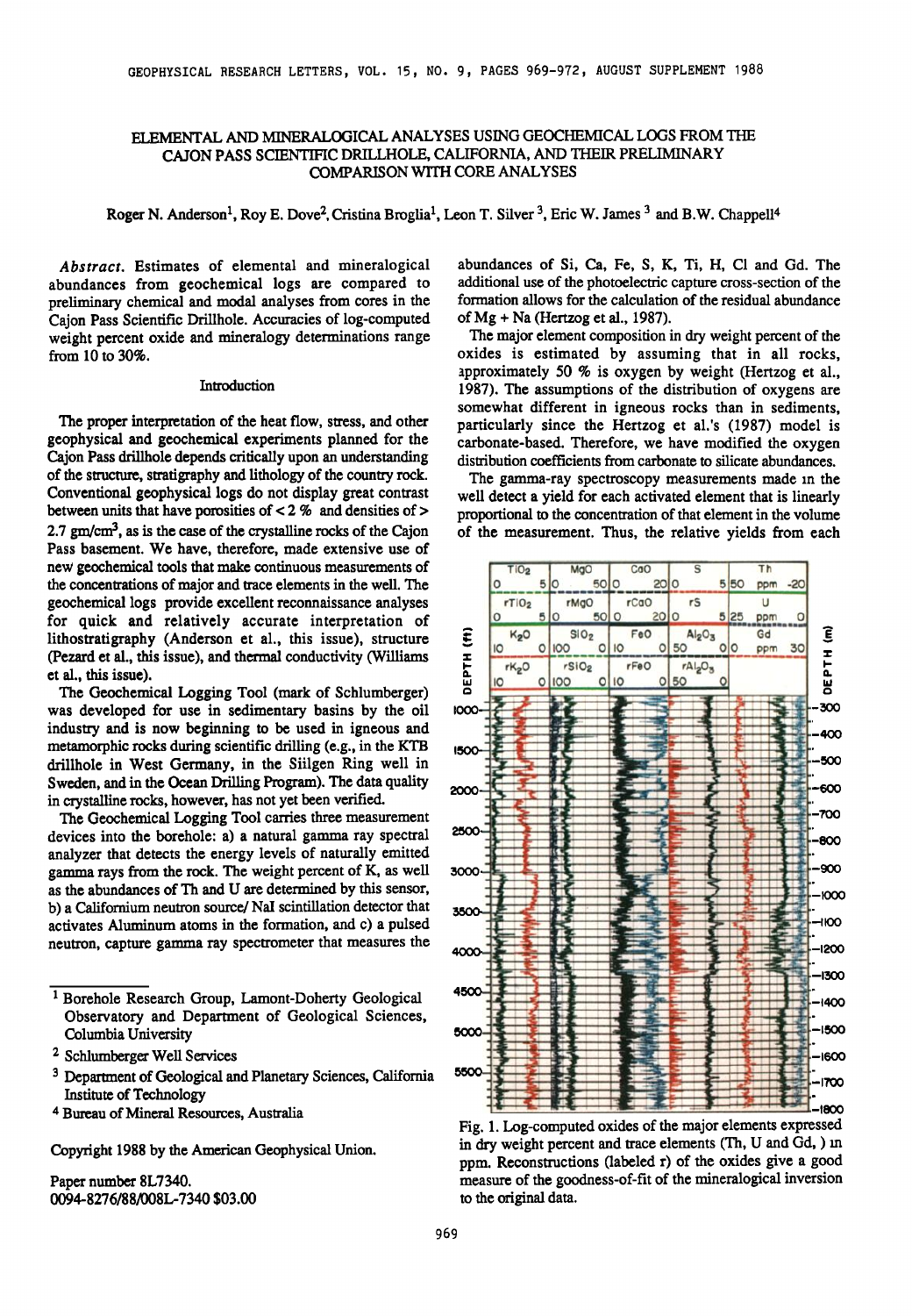|                                |                 |                        |                        | $C-15$<br>1139.1-1140.2 1353-1353.3 | $C-17$                 | $C-18$<br>1500.6-1502 | $C-19$<br>1655.3-1657  | $C-20$<br>1740-1741.4 |
|--------------------------------|-----------------|------------------------|------------------------|-------------------------------------|------------------------|-----------------------|------------------------|-----------------------|
| Core#<br>Depth (m)<br>Unit#    |                 | $C-5$<br>525.5-525.7   | $C-10$<br>744.4-744.9  |                                     |                        |                       |                        |                       |
|                                |                 | $1-GD$                 | $11-GR$                | $12-GR$                             | $6$ -GD                | $7 - GD$              | 14-INT.                | gabbro                |
| SiO <sub>2</sub>               | (core)          | 66.4                   | 73.3                   | 71.1                                | 62.9                   | 61.1                  | 67.2                   | 44.7                  |
|                                | (log)           | 66.8±1.0               | 73.3±0.2               | 71.4±0.6                            | 60.9±0.5               | 65.8±0.5              | 66.4±0.7               | $50.2 \pm 1.5$        |
| TiO <sub>2</sub>               | (core)<br>(log) | 0.63<br>$0.9 + 0.1$    | 0.32<br>$0.22 \pm 0.1$ | 0.46<br>$0.7 + 0.3$                 | 0.88<br>$1.1 \pm 0.5$  | 1.07<br>$1.0 + 0.2$   | 0.56<br>$0.8 + 0.5$    | 1.3<br>$1.2 + 0.1$    |
| Al <sub>2</sub> O <sub>3</sub> | (core)<br>(log) | 16.0<br>$12.7 \pm 1.5$ | 14.0<br>15.9±0.3       | 14.0<br>$13.5 \pm 0.3$              | 17.3<br>$20.3 \pm 2.0$ | 15.2<br>15.0±0.2      | 15.8<br>$16.8 \pm 0.8$ | 19.0<br>18.2±0.4      |
| FeO                            | (core)<br>(log) | 3.3<br>$4.1 \pm 0.5$   | 1.7<br>$1.4 \pm 0.1$   | 3.1<br>$2.6 \pm 0.1$                | 4.3<br>$3.6 \pm 0.1$   | 6.7<br>$6.0 + 0.2$    | 3.0<br>$2.6 + 0.1$     | 11.5<br>$9.3 + 0.6$   |
| CaO                            | (core)<br>(log) | 3.1<br>$6.8 + 1.0$     | 1.8<br>$3.4 \pm 0.2$   | 1.9<br>$1.1 \pm 0.6$                | 4.7<br>$5.3 + 0.2$     | 3.5<br>$4.7 + 0.3$    | 3.2<br>$4.5 + 0.3$     | 11.5<br>$9.5 \pm 0.4$ |
| K <sub>2</sub> O               | (core)<br>(log) | 3.2<br>$3.3 + 0.1$     | 4.5<br>$3.7 + 0.1$     | 4.8<br>$4.0 + 0.2$                  | 2.4<br>$2.4 \pm 0.2$   | 3.4<br>$3.0 + 0.1$    | 4.3<br>$3.6 \pm 0.1$   | 0.9<br>$1.5 \pm 0.1$  |
| Na <sub>2</sub> O+MgO (core)   | (log)           | 5.1<br>$4.0 \pm 0.6$   | 3.9<br>$3.6 + 0.1$     | 3.6<br>$3.5 \pm 0.1$                | 6.0<br>$5.9 \pm 0.1$   | 6.8<br>$3.1 \pm 0.1$  | 4.9<br>$4.1 \pm 0.2$   | 8.9<br>$10.5 \pm 2.0$ |
| U                              | (core)<br>(log) | 1.91<br>$3.8 + 0.5$    | 1.01<br>$1.7 + 0.2$    |                                     | 1.25<br>$2.0 + 0.1$    | 1.67<br>$2.9 + 0.2$   | 3.82<br>$4.9 \pm 0.2$  | 0.32<br>$0.4 \pm 0.3$ |
| Th                             | (core)<br>(log) | 13.3<br>$11.0 \pm 0.2$ | 13.5<br>$12.0 \pm 0.1$ |                                     | 7.1<br>$7.0 \pm 0.1$   | 14.4<br>14.0±0.4      | 11.0<br>$13.1 \pm 0.1$ | 0.3<br>$2.5 \pm 1.1$  |

**Table 1. Cajon Pass Oxide and Trace Element Analyses: Core vs. Log** 

**element measured through thermal neutron capture reactions are renormalized to elemental oxides which must sum to 100 % at each sampling depth interval (0.15 m). Since the elements measured by either capture activation or natural spectroscopy make up almost all of the significant oxides of a rock (particularly when Na and Mg are also estimated), the calculations should be reliable in any geological formation (Hertzog et al., 1987). We will test the accuracy of these calculations over the seven cored intervals for which preliminary laboratory analyses from Cajon Pass are completed.** 

### **Elemental Analyses from Log versus Core**

**The variations in major and trace element chemistry determined from the elemental yields measured by the geochemical log are shown in Figure 1 for the first 1,829 m of the Cajon Pass well. These values were calculated with no calibration or other reference to core analyses.** 

Laboratory core analyses are often difficult to locate relative **to log depths because of incomplete core recovery. Ifa 10 m interval is cored but only 1 m of rock is recovered, that core could have come from anywhere within the 10 m interval. Also the sampling interval of core samples is different from that of geochemical logs. The core is from a specific cylinder of rock whereas the Geochemical Logging Tool irradiates an approximately one cubic meter volume surrounding the hole**  **(Hertzog et al., 1987). As part of an extensive geochemical analysis program on the core from the Cajon Pass well, Silver et al., (this issue) sought to minimize these cross-correlation difficulties. Great care was taken to insure maximum recovery,** 



**Fig. 2. Cross correlation between average log analyses and**  core analyses for seven intervals of Cajon Pass well (squares). **Bad hole conditions make data from core C-5 less accurate (solid dots; see Table 1).**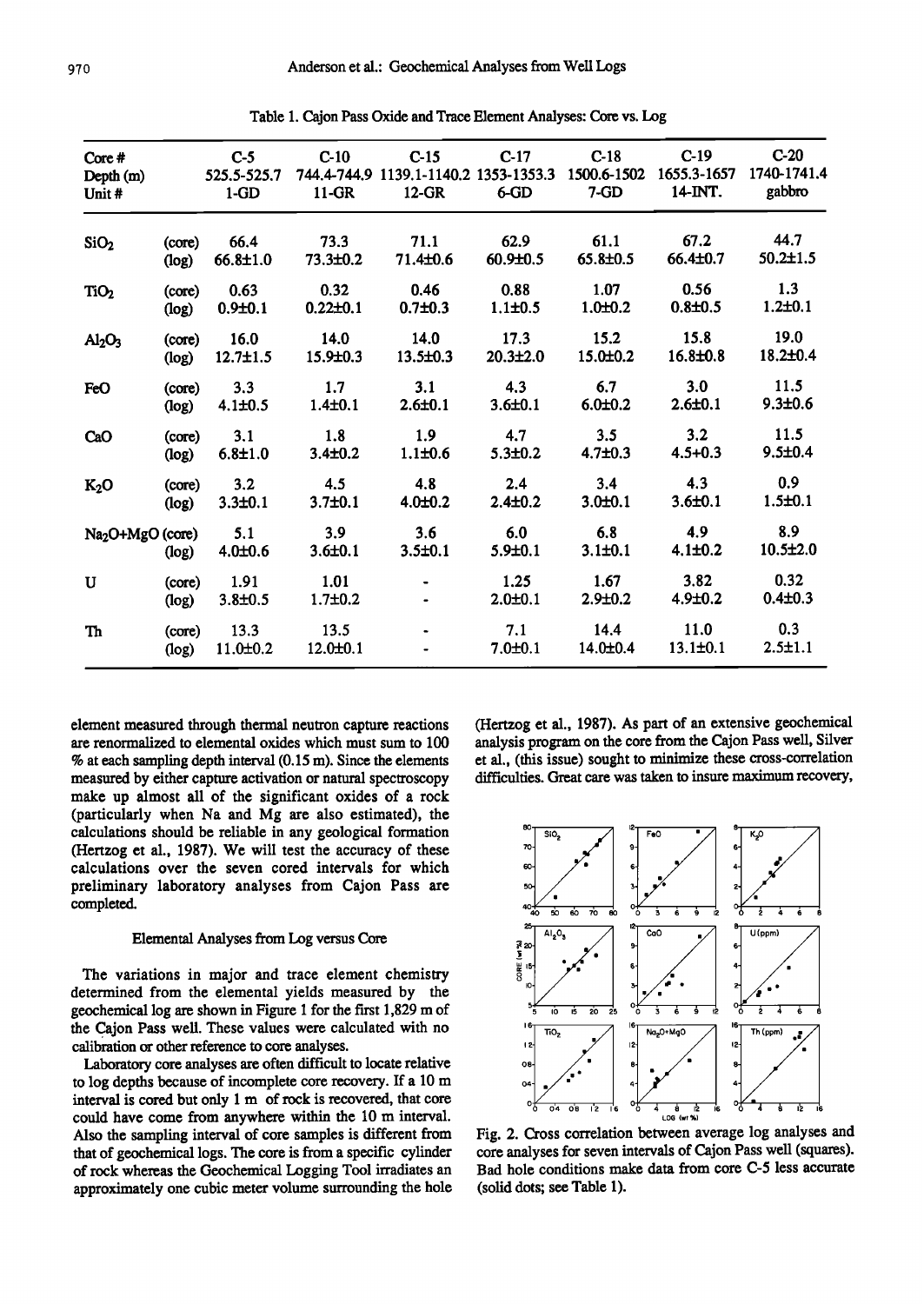and > 90% of each interval was indeed recovered. Also, core samples were prepared for chemical analysis in a special way to insure that the depth interval most closely represented that corresponding to the sample interval of the geochemical log. Vertical wedges were sliced from top to bottom of the entire core interval. These wedges were then powdered, thoroughly mixed, and sampled several times. The elemental analyses from core are thus averages for the interval of each core (Table 1). The log analyses were then averaged over the same interval (Table 1); the comparison is shown in Figure 2.

The geochemical logs reproduce the core analyses with



Fig. 3. Mineralogy of the Cajon Pass scientific drillhole determined from an inversion of the elemental abundances assuming ideal mineral compositions. From left to right: yellow=quartz; purple=k-feldspar; red=plagioclase; blue=biotite; white=hornblende; yellow=sphene; green=pyrite.



Fig. 4. Comparison between preliminary modal analyses of thin sections from seven core intervals (Table 1) and modal predictions from the mineral inversion of geochemical logging data. Squares are from the most reliable data intervals, circles represent data from bad hole intervals.

variable degrees of accuracy (Table 1).  $SiO<sub>2</sub>$ , FeO, K<sub>2</sub>O and U provide the most linear of the correlations, although U seems to be somewhat out of calibration (slope not 1:1). Bad hole is a significant cause of error in any logging data set, and the geochemical data appear to be affected as well. Discarding geochemical logging data from hole that is out-of-size (determined from the four arm caliper measurements: dots in Figure 2) increases the linearity of the  $Al_2O_3$  and CaO correlations.  $TiO<sub>2</sub>$  appears to be the most poorly determined major element because of its low abundance, but even this analysis is accurate to within 30%. Th is reasonably accurate at concentrations greater than 5 ppm (10-15%).

Though the least accurate of the major elemental correlations,  $Na<sub>2</sub>O + MgO$  from the residual is within 20 % of that from the core analyses, except for an inexplicable error of 50 % in the analyses from core C-18 (Table 1 and Figure 2).

These seven core intervals are only the first of more than 50 that will be eventually cross-correlated with Geochemical Logging Tool results. We will await the more extensive data set before determining more accurate calibration proceedures for geochemical logging in crystalline lithologies. These data are presented in their preliminary form to verify that the geochemical logging data are indeed reliable as a reconnaissance tool for the rapid determination of geochemical variations within the Cajon Pass scientific drillhole.

### Mineralogy Inversion

Elemental concentrations from the geochemical logs can be inverted using a correlation matrix to determine the volumes of ideal mineral compositions that might be present in the well (Hertzog et al., 1987). We have chosen average compositions of quartz, orthoclase, plagioclase (An 45), biotite, hornblende, pyrite, sphene, and calcite for the mineral inversion. When microprobe analyses of the elemental compositions of minerals in the Cajon Pass cores are completed, mineral inversion will be better constrained than in this preliminary study. The mineral compositions were then entered as end-members in an inversion matrix along with the weight percent oxide values of Si, Al, Fe, Ca, K, Ti, Na+Mg, and S from the geochemical